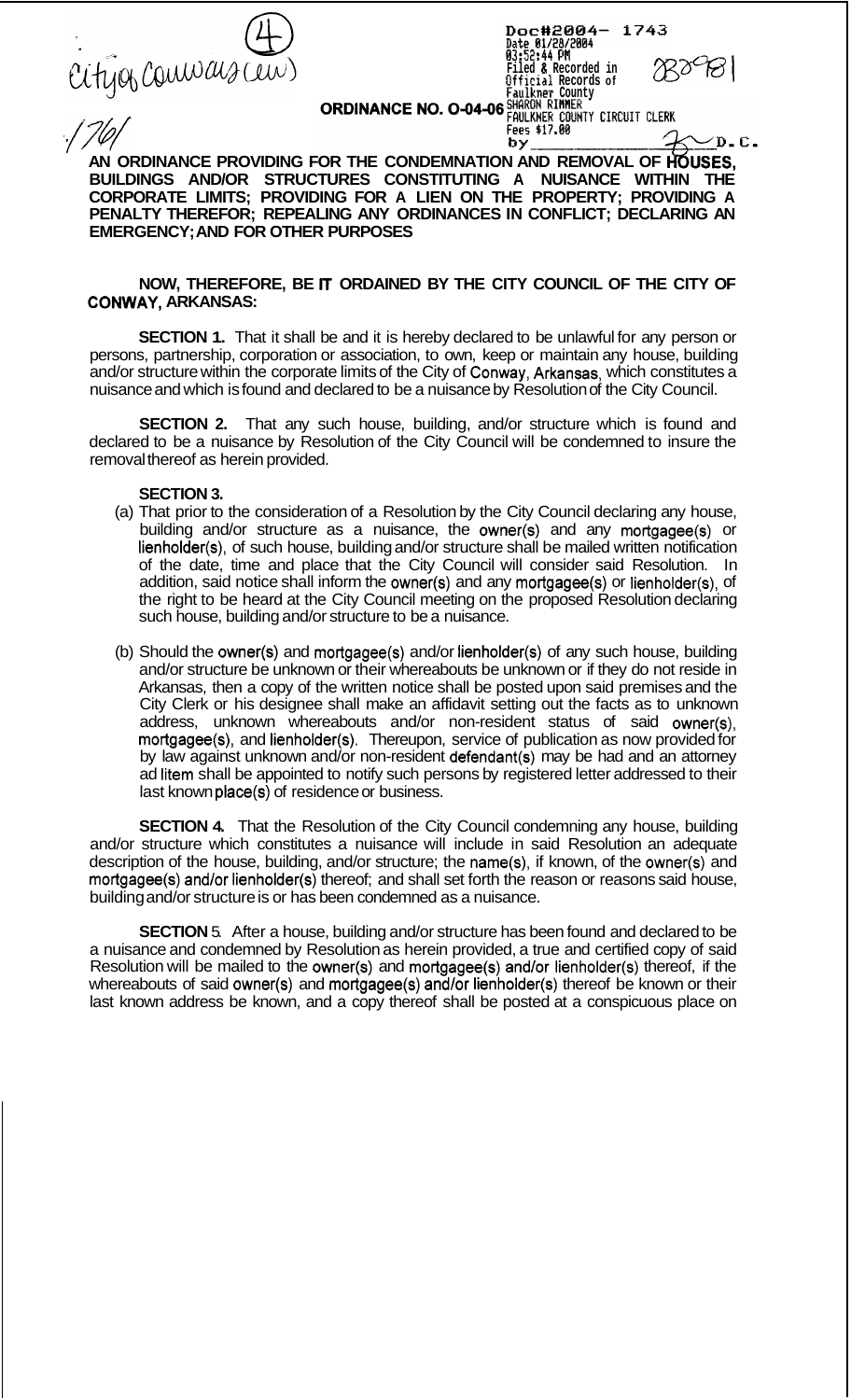and/or structure found and declared to be a nuisance by Resolution of the City Council thirty (30) days after the same has been so found and declared to be a nuisance and for each day thereafter said nuisance be not abated constitutes a separate and distinct offense punishable by a fine of Two Hundred Fifty Dollars (\$250.00) for each said separate and distinct offense; provided the notice as herein provided in Section 5 hereof has been given within ten (10) days after said house, building and/or structure has been by Resolution found and declared to be a nuisance.

SECTION 11. In the event it is deemed advisable by the City Council that a particular house, building and/or structure be judicially declared to be a nuisance by a Court having jurisdiction of such matters, the City Council is hereby authorized to employ an attorney to bring such an action for said purpose in the name of the City, and the only notice to be given to the owner(s) and mortgagee(s) and/or lienholder(s) of any such house, building and/or structure sought to be judicially declared to be a nuisance will be that as now provided for by law in such cases in a court of equity or Circuit Court. When any such house, building and/or structure has been declared judicially to be a nuisance by a Court of competent jurisdiction a fine of One Hundred Dollars (\$100.00) is hereby imposed against the owner(s) thereof from the date said finding is made by the Court and for each day thereafter said nuisance be not abated constitutes a separate and distinct offense punishable by a fine of One Hundred Dollars (\$100.00) for each separate offense and distinct offense. In the event the owner(s) of any such house, building and/or structure judicially found to be a nuisance fails or refuses to abide by the orders of the Court, the Building Inspector or other person or persons referred to in Section 6 of this ordinance will take such action as provided in Section 7 hereof, and Section 8 of this ordinance will be applicable to such owner(s). The provisions contained in the immediately preceding sentence apply independently of any action as may be taken by the Court judicially declaring the nuisance.

SECTION 12. If, for any reason, any portion of this ordinance be held to be invalid, such invalidity shall in no way affect the remaining portions thereof which are valid, but such valid portions shall be and remain in full force and effect.

SECTION 13. All ordinances or parts of ordinances in conflict herewith are hereby repealed.

SECTION 14. This ordinance is necessary for the protection of the peace, health and safety of the citizens of Conway, and therefore, an emergency is declared to exist, and this ordinance shall go into effect from and after its passage and approval.

PASSED this  $\frac{13^{16}}{200}$  day of  $\frac{7}{20}$ APPROVED:

**ATTEST:** 

Michael O. Garrett. City Clerk